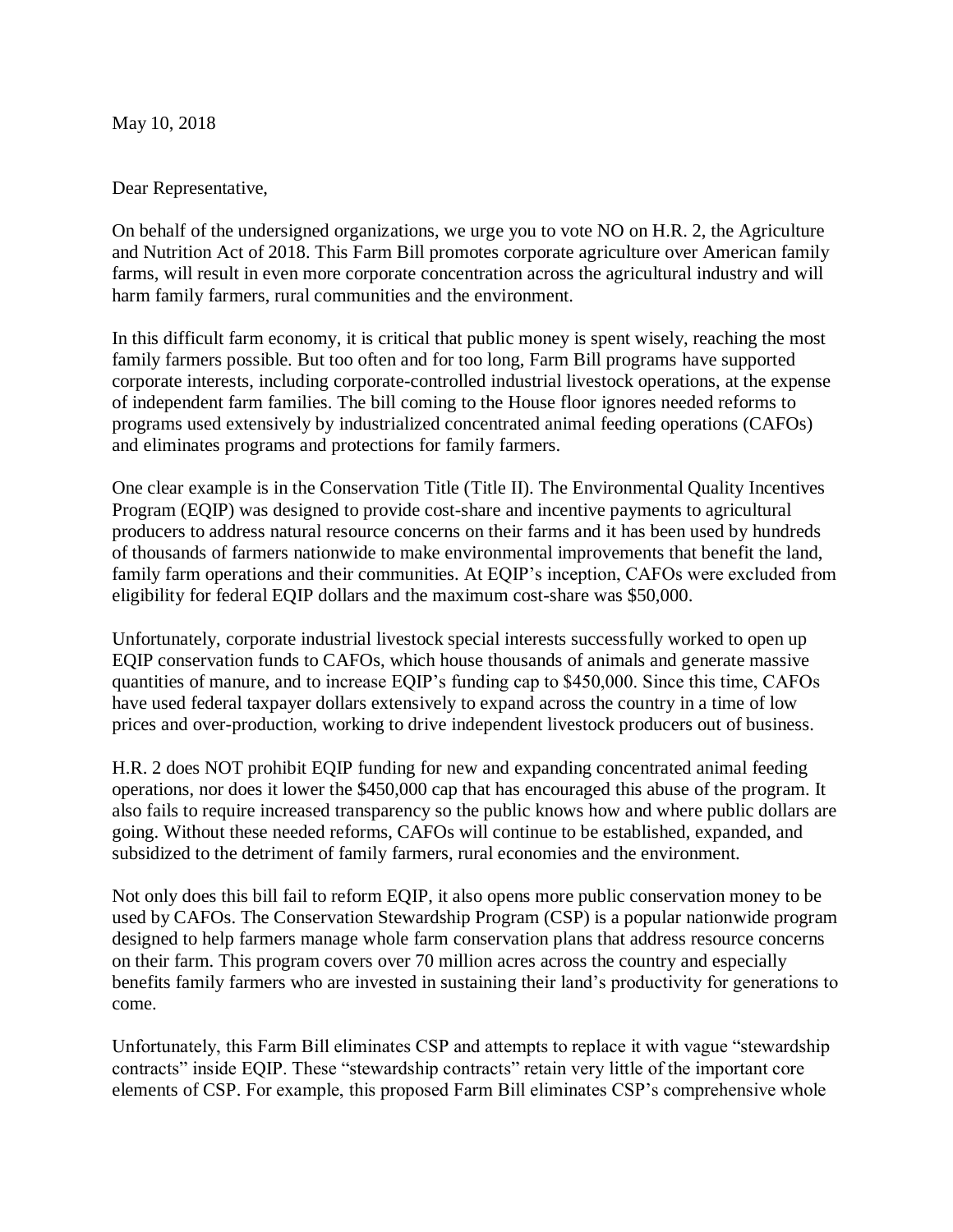farm conservation approach and the eligibility requirement to reach certain environmental stewardship levels before enrolling.

Even worse, this bill opens "stewardship contracts" to be used by CAFOs. Presently, CSP cannot be used to pay for manure management systems and other practices used primarily by CAFOs. This bill will direct more public funds towards helping establish and expand corporate industrial livestock operations.

Furthermore, this proposed bill would increase the Guaranteed Loan limit to \$1.75 million, financing larger CAFOs and burdening contract farmers with more debt. Guaranteed Farm Loans have been used extensively for building and expanding corporate CAFOs, and CAFO companies encourage contract farmers to take out large, risky loans to finance their operations. To the contrary, this bill should prohibit CAFOs from receiving these loans so the funds can focus on their original purpose of getting credit to family farmers who cannot be privately financed.

While the agricultural portion of this Farm Bill further loosens restrictions for CAFOs to receive public money, the bill also increases the requirements SNAP recipients need to meet to receive basic food support. This bill would result in fewer people, including rural residents, being able to feed themselves and buy the food family farmers grow. The proposed changes to SNAP will negatively impact both our rural and urban communities.

This bill was created in secret and is now being rushed through the U.S. House of Representatives. It is clear that our democratic process is weakened when backroom deals and political agendas are placed over the voices and participation of family farmers and the people. This is characteristic of corporate-controlled politics rather than government led by the people.

This proposed Farm Bill, the Agriculture and Nutrition Act of 2018, helps finance corporate agriculture and CAFOs at the expense of family farmers, the environment, people in need and rural communities. The House Agriculture Committee's vote to pass this bill through committee on Wednesday, April 18th, 2018 shows how out of touch our lawmakers in Washington D.C. are from the needs of family farmers and rural communities.

We urge you to vote "no" when this bill is heard by the whole U.S. House of Representatives and to instead demand a bill that truly supports family farmers, rural communities and the environment. Please contact any of us if you have questions about these issues or need more information as the Farm Bill process moves forward.

Sincerely,

The Campaign for Family Farms and the Environment

Food & Water Watch, Patty Lovera, (202) 683-2465

Dakota Rural Action, Frank James, (605) 697-5204

Institute for Agriculture and Trade Policy, Ben Lilliston, (612) 870-0453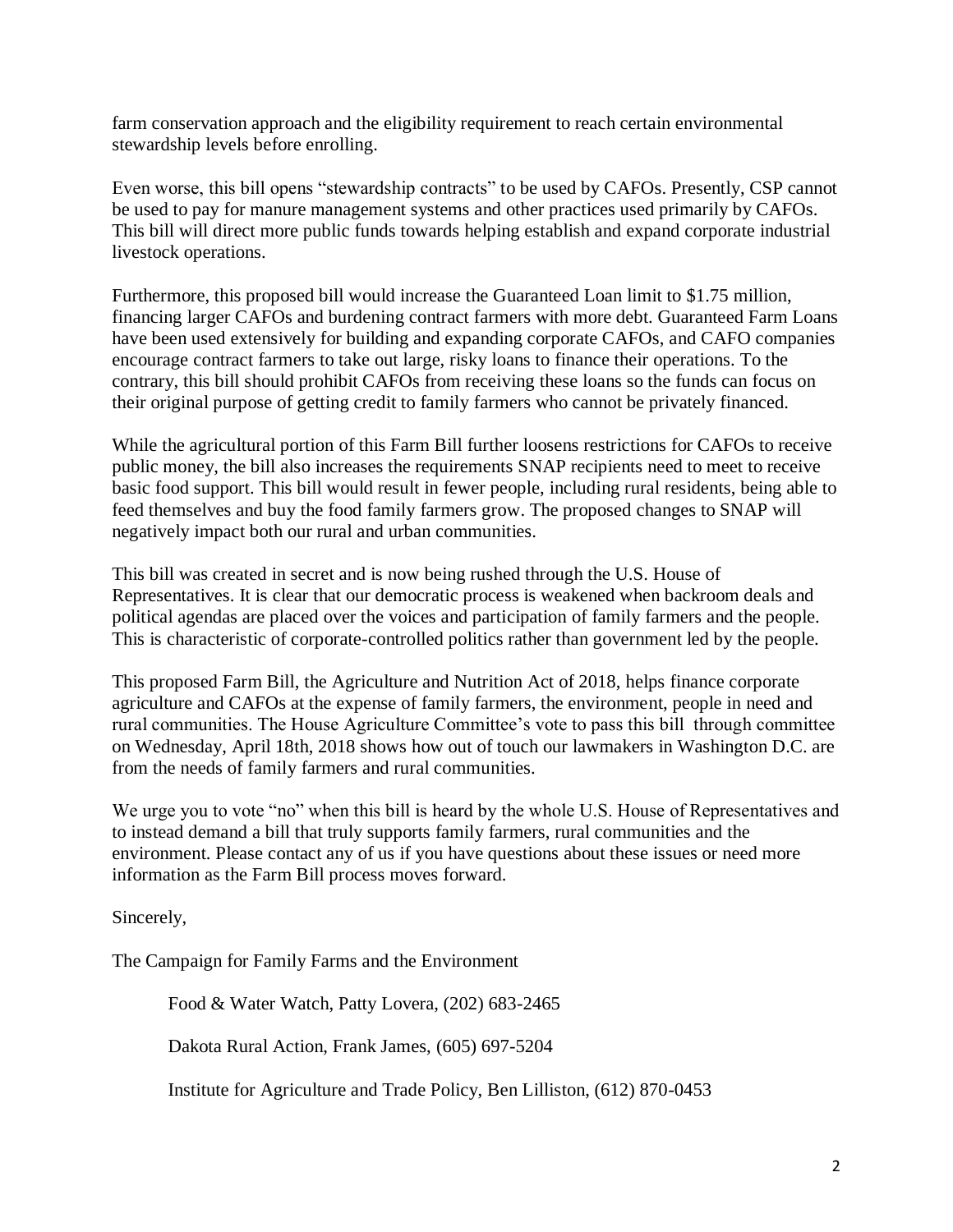Iowa CCI, Erica Blair, (515) 282-0484

Land Stewardship Project, Ben Anderson, (612) 760-3129

Missouri Rural Crisis Center, Tim Gibbons, (573) 449-1336

## Additional Signatories – National Organizations:

Center for Food Safety

Family Farm Defenders

Farm Aid

Farm and Ranch Freedom Alliance

Food Animal Concerns Trust

Friends of the Earth

Health Care Without Harm

National Family Farm Coalition

Organic Consumers Association

Sierra Club

Women, Food and Agriculture Network

Additional Signatories – State and Local Organizations:

Buffalo River Watershed Alliance (AR)

Western Colorado Congress (CO)

Idaho Organization of Resource Councils (ID)

Treasure Valley Food Coalition (ID)

Illinois Citizens for Clean Air and Water (IL)